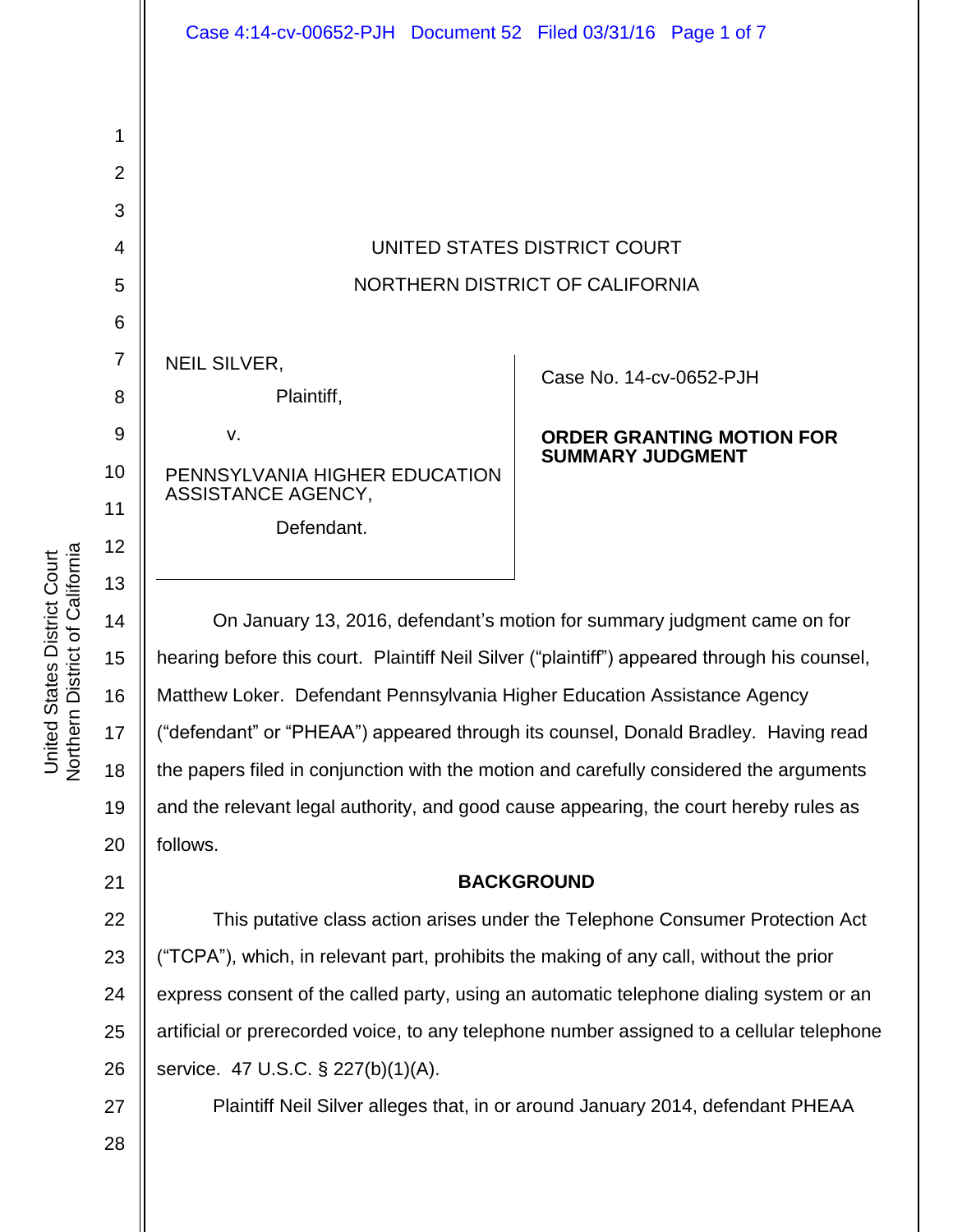began calling his cellular phone in an attempt to collect a debt.<sup>1</sup> Plaintiff alleges that he requested that defendant not contact him by means other than mail, but that the calls continued, including two calls placed on January 29, 2014. First Amended Complaint ("FAC"), ¶¶ 10, 11.

10 Plaintiff filed this action on February 12, 2014, and filed the operative FAC on April 7, 2015. Plaintiff seeks to represent a putative class of "[a]ll persons within the United States who received any calls from defendant, or its agent(s) and/or employee(s), to said person's cellular telephone, through the use of any automatic telephone dialing system, within the four years prior to the filing of the complaint." FAC, ¶ 18. The FAC asserts two causes of action against defendant: (1) negligent violation of the TCPA, and (2) knowing and/or willful violation of the TCPA.

At a case management conference in March 2015, the court granted defendant's request to file this early motion for summary judgment. See Dkt. 36.

# **DISCUSSION**

# A. Legal Standard

16 17 18 19 A party may move for summary judgment on a "claim or defense" or "part of . . . a claim or defense." Fed. R. Civ. P. 56(a). Summary judgment is appropriate when there is no genuine dispute as to any material fact and the moving party is entitled to judgment as a matter of law. Id.

20 21 22 23 24 25 A party seeking summary judgment bears the initial burden of informing the court of the basis for its motion, and of identifying those portions of the pleadings and discovery responses that demonstrate the absence of a genuine issue of material fact. Celotex Corp. v. Catrett, 477 U.S. 317, 323 (1986). Material facts are those that might affect the outcome of the case. Anderson v. Liberty Lobby, Inc., 477 U.S. 242, 248 (1986). A dispute as to a material fact is "genuine" if there is sufficient evidence for a reasonable

1

2

3

4

5

6

7

8

9

11

12

13

14

15

<sup>27</sup> 28 l  $1$  While the FAC alleges that the calls were an attempt to "collect a debt that plaintiff does not owe," plaintiff subsequently admitted in his deposition that he did in fact owe a balance on his student loan debt. Compare FAC, 1 10 with Dkt. 47-4, Ex. A at 84:11-13.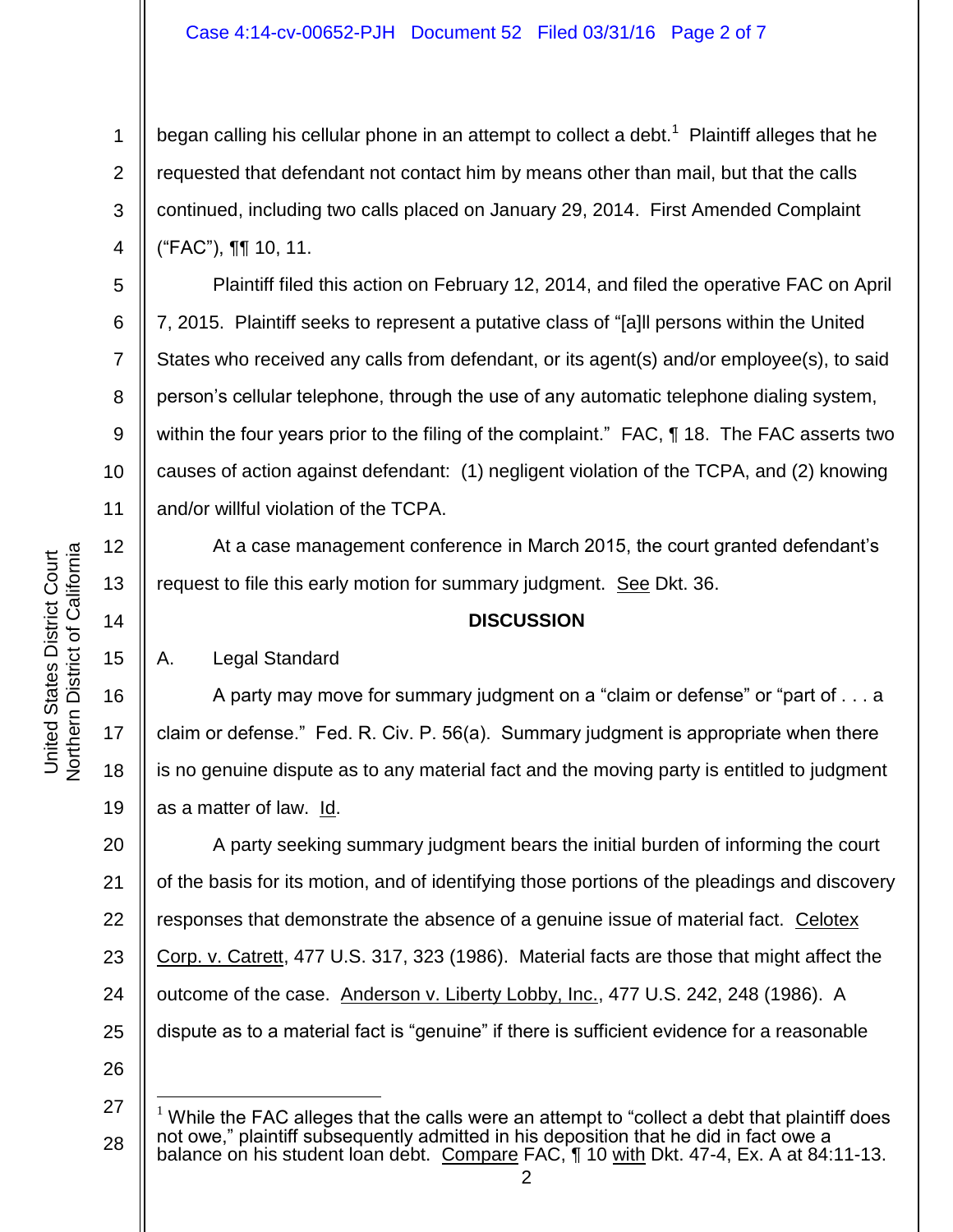1 jury to return a verdict for the nonmoving party. Id.

6 7 8 10 11 12 13 Where the moving party will have the burden of proof at trial, it must affirmatively demonstrate that no reasonable trier of fact could find other than for the moving party. Soremekun v. Thrifty Payless, Inc., 509 F.3d 978, 984 (9th Cir. 2007). On an issue where the nonmoving party will bear the burden of proof at trial, the moving party may carry its initial burden of production by submitting admissible "evidence negating an essential element of the nonmoving party's case," or by showing, "after suitable discovery," that the "nonmoving party does not have enough evidence of an essential element of its claim or defense to carry its ultimate burden of persuasion at trial." Nissan Fire & Marine Ins. Co., Ltd. v. Fritz Cos., Inc., 210 F.3d 1099, 1105-06 (9th Cir. 2000); see also Celotex, 477 U.S. at 324-25 (moving party can prevail merely by pointing out to the district court that there is an absence of evidence to support the nonmoving party's case).

When the moving party has carried its burden, the nonmoving party must respond with specific facts, supported by admissible evidence, showing a genuine issue for trial. Fed. R. Civ. P. 56(c), (e). But allegedly disputed facts must be material – the existence of only "some alleged factual dispute between the parties will not defeat an otherwise properly supported motion for summary judgment." Anderson, 477 U.S. at 247-48.

19 20 21 When deciding a summary judgment motion, a court must view the evidence in the light most favorable to the nonmoving party and draw all justifiable inferences in its favor. Id. at 255; Hunt v. City of Los Angeles, 638 F.3d 703, 709 (9th Cir. 2011).

22 B. Legal Analysis

23 24 25 26 27 Defendant's motion is based on three independent arguments: (1) the TCPA was recently amended to exempt phone calls related to the collection of federally funded student loan accounts, (2) plaintiff consented to the telephone calls at issue, and (3) the calls at issue were not placed using an automated telephone dialing system or an artificial or prerecorded voice, as required by the statute.

28

Starting with (1), defendant points to a TCPA amendment that was enacted as part

3

2

3

4

5

9

14

15

16

17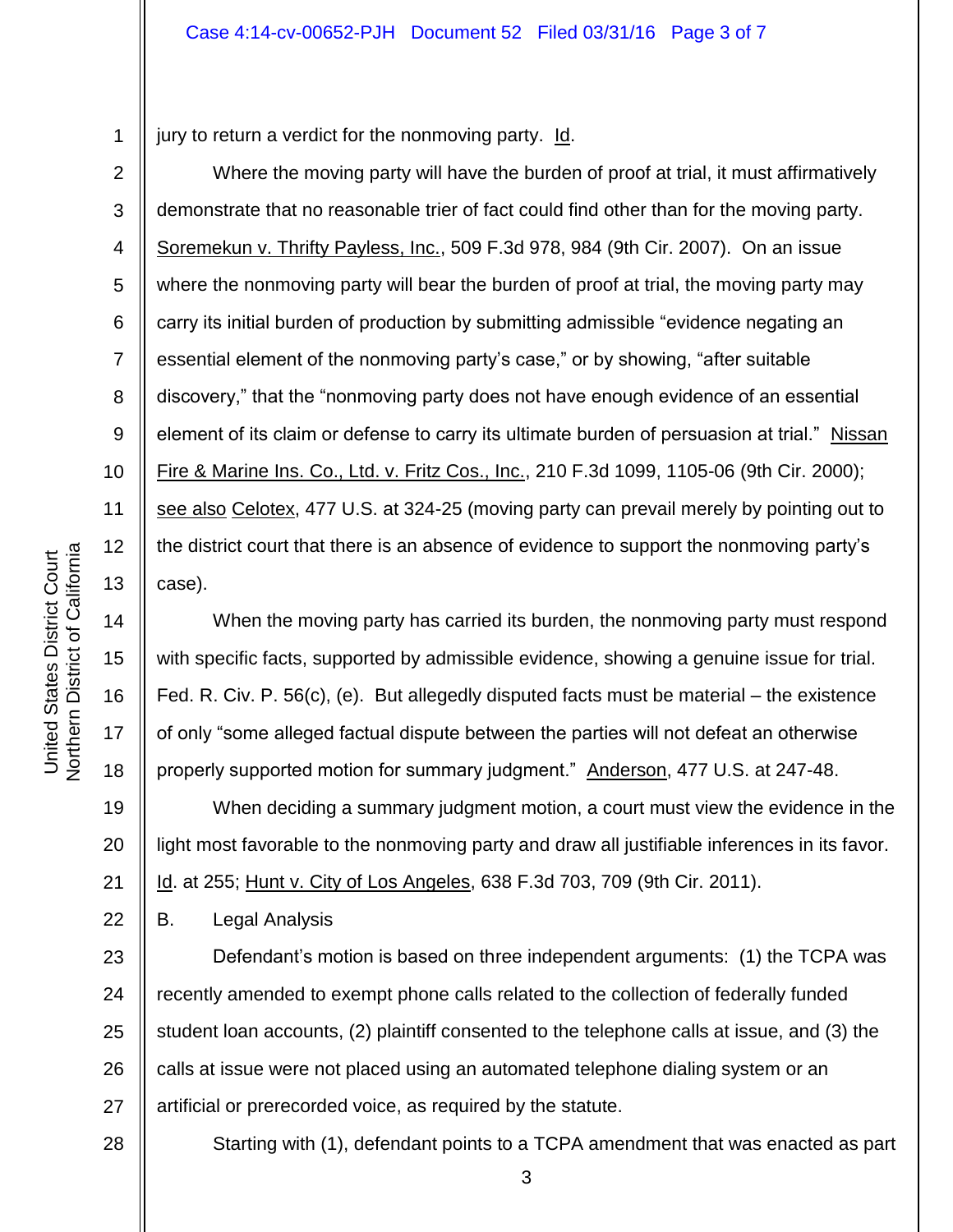#### Case 4:14-cv-00652-PJH Document 52 Filed 03/31/16 Page 4 of 7

1 2 of the 2015 federal budget legislation, which amended the statute as follows (with the amendment underlined):

(1) It shall be unlawful for any person

. . .

(A) to make any call (other than a call made for emergency purposes or made with the prior express consent of the called party) using any automatic telephone dialing system or an artificial or prerecorded voice

> (iii) to any telephone number assigned to a paging service, cellular telephone service, or other radio common carrier service, or any service for which the called party is charged for the call, unless such call is made solely to collect a debt owed to or guaranteed by the United States.

47 U.S.C. § 227(b)(1)(A)(iii).

. . .

Defendant argues that there is no dispute that the loans at issue in this case were federally funded student loans, and thus, the only issue is whether the TCPA amendment can be applied retroactively to bar plaintiff's current action.

The Supreme Court addressed the issue of retroactive application of a statute in Landgraf v. USI Film Products, 511 U.S. 244 (1994). The Court started by acknowledging the "apparent tension" between the rule that "a court is to apply the law in effect at the time it renders its decision," and the axiom that "retroactivity is not favored in the law." Id. at 264 (internal citations omitted). The Court also made clear that "[a] statute does not operate retrospectively merely because it is applied in a case arising from conduct antedating the statute's enactment," but "[r]ather, the court must ask whether the new provision attached new legal consequences to events completed before its enactment." Id. at 269-70. With those principles in mind, the Court articulated the relevant test as follows:

When a case implicates a federal statute enacted after the events in suit, the court's first task is to determine whether Congress has expressly

3

4

5

6

7

8

9

10

11

12

13

14

15

16

17

18

19

20

21

22

23

24

25

26

27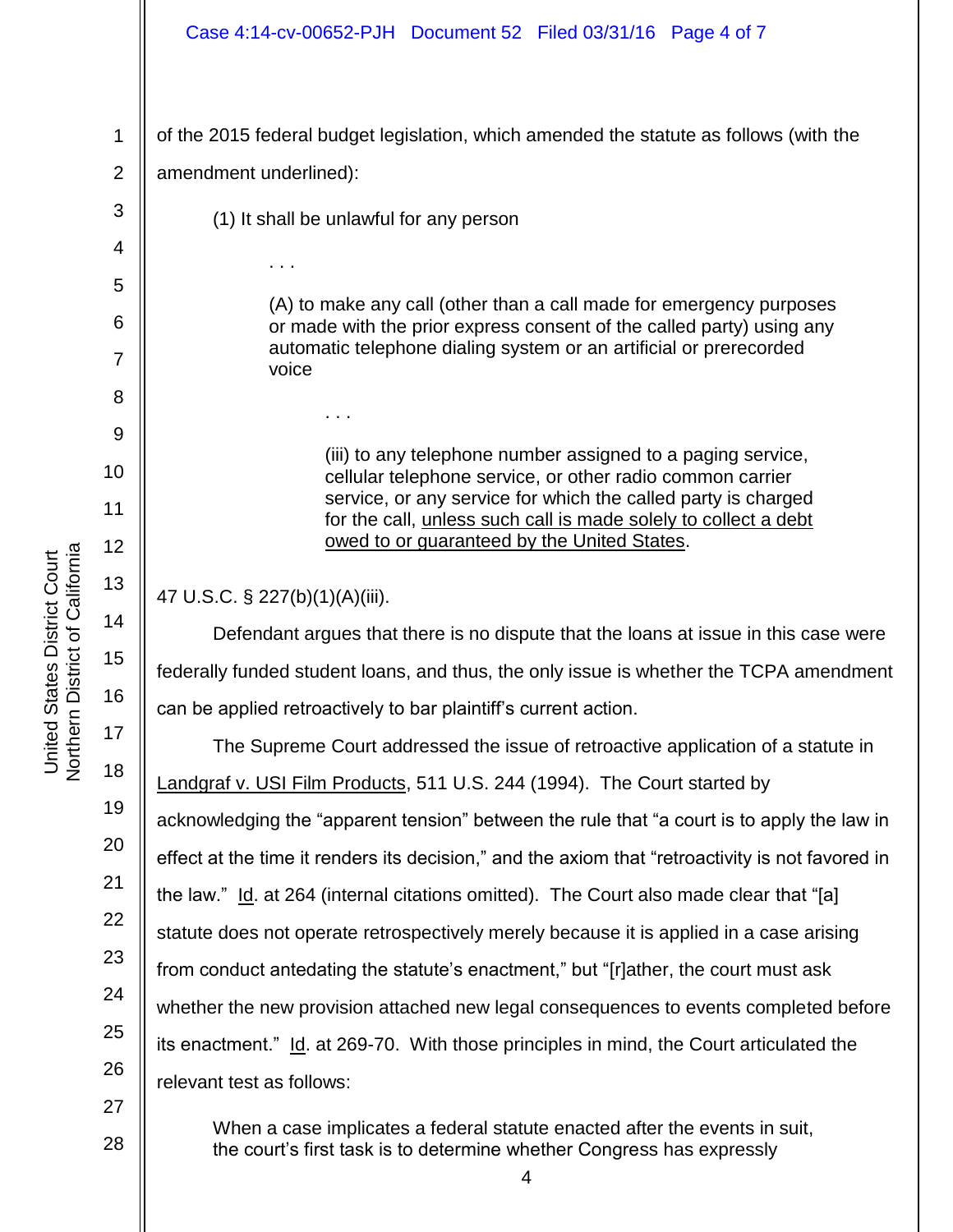prescribed the statute's proper reach. If Congress has done so, of course, there is no need to resort to judicial default rules. When, however, the statute contains no such express command, the court must determine whether the new statute would have retroactive effect, i.e., whether it would impair rights a party possessed when he acted, increase a party's liability for past conduct, or impose new duties with respect to transactions already completed. If the statute would operate retroactively, our traditional presumption teaches that it does not govern absent clear congressional intent favoring such a result.

511 U.S. at 280.

1

2

3

4

5

6

7

8

9

10

11

12

13

14

15

16

17

18

19

20

21

22

23

24

25

26

27

28

The parties first dispute whether "Congress has expressly prescribed the statute's proper reach." While defendant argues that Congress was silent on the amended statute's retroactivity, plaintiff argues that the statute "requires the [FCC] to issue regulations to implement its TCPA changes within nine (9) months of the date of the enactment of the bill," and because those implementing regulations have not been prescribed, the amendment does not apply. However, plaintiff cites no authority for his argument that a statute has no legal effect until implementing regulations are put in place. The court finds that the relevant TCPA amendment is indeed silent on the issue of retroactivity, and thus, it will move to the second part of the Landgraf test – "whether it would impair rights a party possessed when he acted, increase a party's liability for past conduct, or impose new duties with respect to transactions already completed."

The court finds that none of these three conditions are met. Specifically, rather than "increas[ing] a party's liability for past conduct," the amendment actually decreases liability for past conduct, by creating an exception for telephone calls "made solely to collect a debt owed to or guaranteed by the United States." Similarly, rather than "impos[ing] new duties with respect to transactions already completed," the amendment eliminates certain duties with respect to completed transactions.

On the issue of whether the amendment "would impair rights a party possessed when he acted," plaintiff argues that the amendment "substantively impairs plaintiff's rights since the amendment, once it is implemented by the FCC, will potentially waive future lawsuits against collectors like defendant." Dkt. 48 at 4-5. However, merely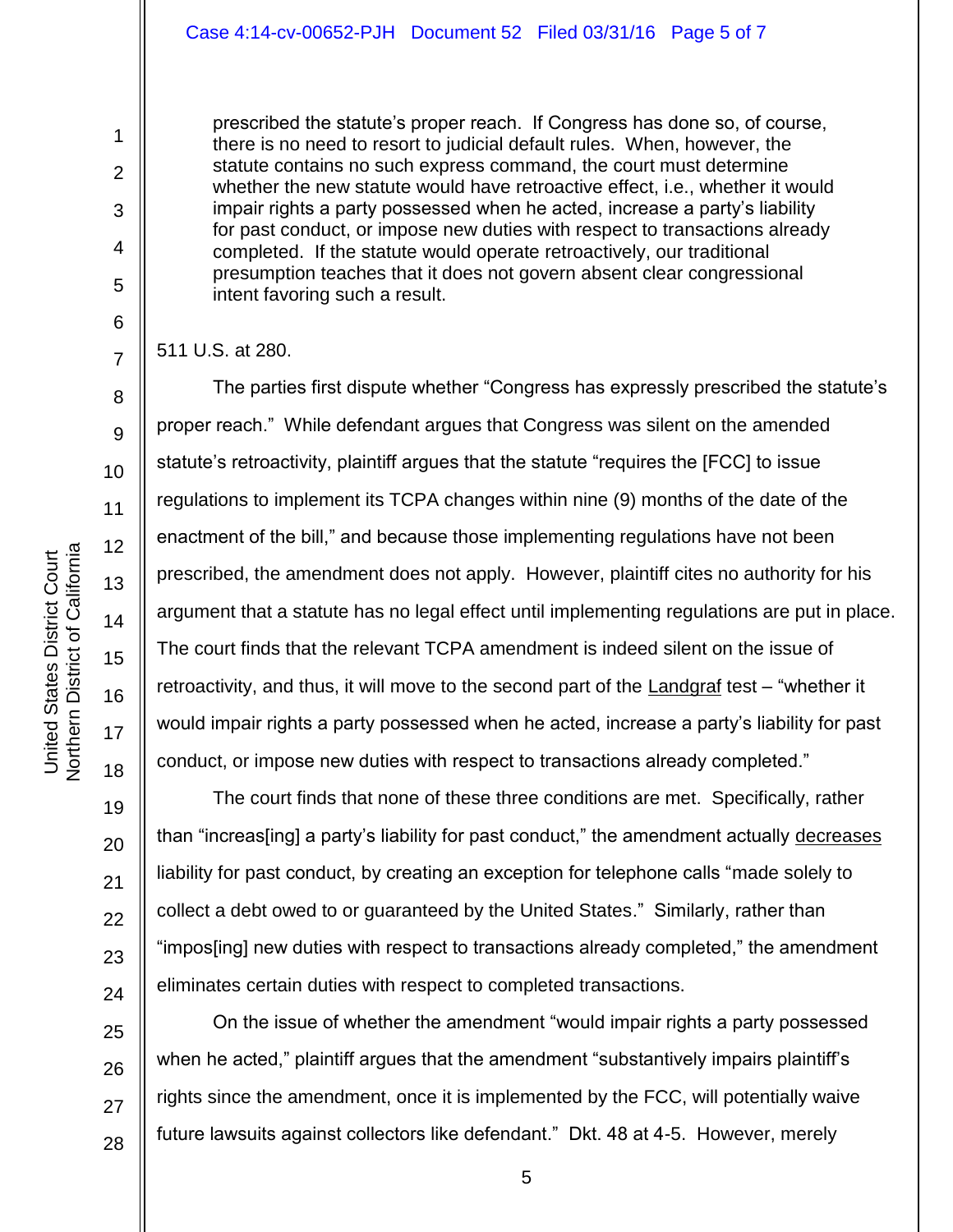1 2 impairing the ability to bring a lawsuit does not provide a sufficient basis, under Landgraf, to bar retroactive application.

The Ninth Circuit addressed a similar issue in Southwest Center for Biological Diversity v. U.S. Dept. of Agriculture, 314 F.3d 1060 (9th Cir. 2002). In that case, plaintiff filed a request under the Freedom of Information Act ("FOIA"), seeking information about a species of bird that environmentalists believed should be placed on the endangered species list. The government provided only a portion of the requested information, so the plaintiff filed suit under FOIA. During the pendency of the suit, Congress enacted a statute providing that "information concerning the nature and specific location of a National Park System resource which is endangered, threatened, [or] rare . . . may be withheld from the public in response to a request under [FOIA]." Id. at 1061.

12 13 14 15 16 17 18 19 20 The Ninth Circuit held that the FOIA exemption was properly applied to the plaintiff's suit, even though it was enacted after the suit's filing. The court rejected the plaintiff's argument that its "right to the information" was impaired, holding that the plaintiff "took no action in reliance on prior law that qualifies under Landgraf." 314 F.3d at 1062. The court also specifically held that the plaintiff's "expectation of success in its litigation is not the kind of settled expectation protected by Landgraf's presumption against retroactivity," because "if that expectation were sufficient then no statute would ever apply to a pending case unless Congress expressly made it so applicable," which would render the Landgraf test "pointless." Id. at 1062, n.1.

21 22 23 24 25 26 27 28 As in Southwest Center for Biological Diversity, plaintiff in this case claims that his right to success in this suit would be impaired by application of the after-arising statute. But for the reasons expressed by the Ninth Circuit, such an impairment is not sufficient. Accordingly, having failed to meet any of the three conditions identified in Landgraf (i.e., whether it would impair rights a party possessed when he acted, increase a party's liability for past conduct, or impose new duties with respect to transactions already completed), the court finds that applying the TCPA amendment would not have a "retroactive effect," as that term was defined by the Landgraf Court. Further, just as the

3

4

5

6

7

8

9

10

11